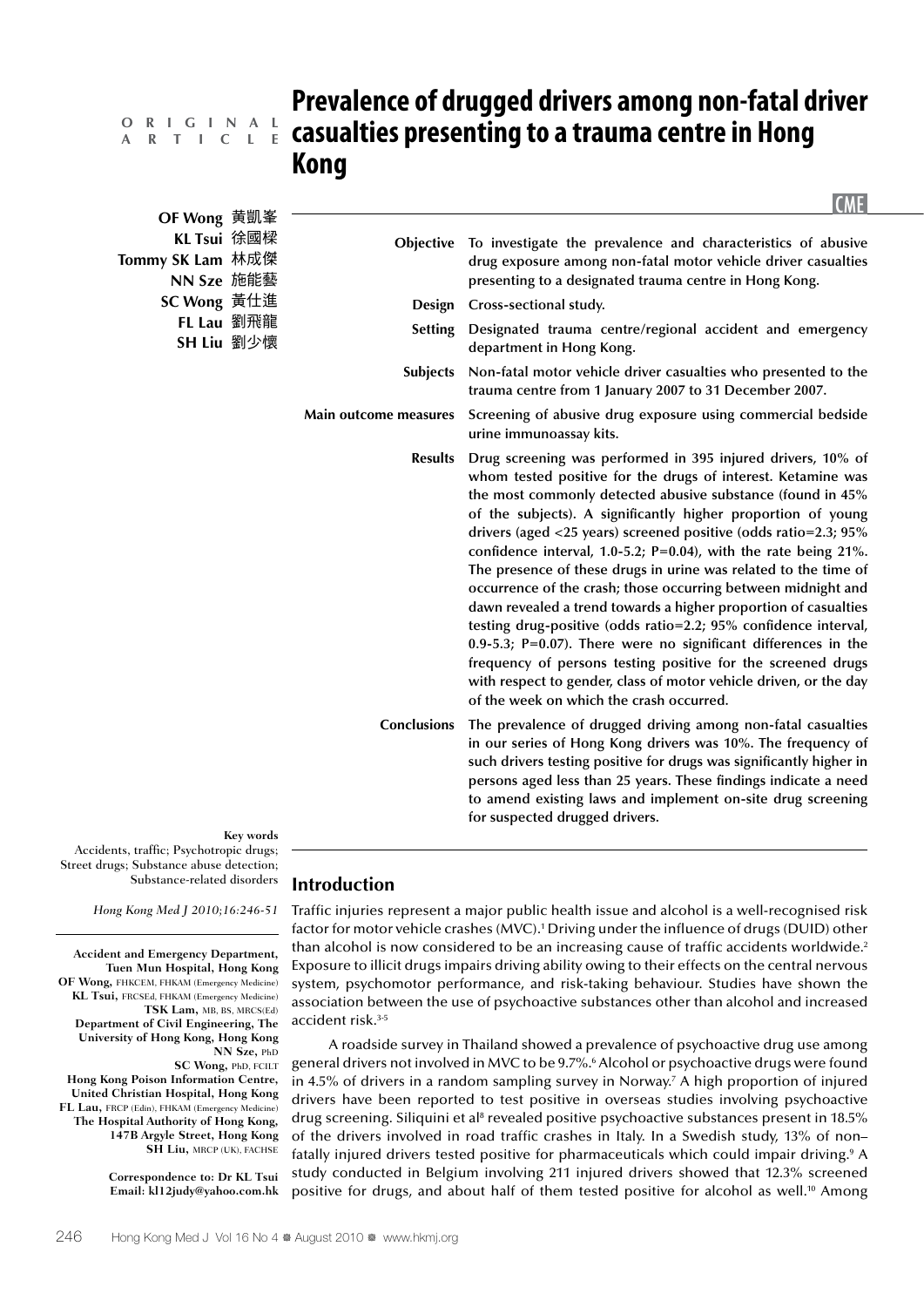injured drivers, there was a much higher prevalence of persons screened drug-positive reported from the United States, ranging from 22.6 to 50.9%.11-14 In a local epidemiological study, 56% of the deceased drivers from single-vehicle crashes had alcohol and/or drugs in their bodies; 7% were positive for drugs only and 5% were for both drugs and alcohol.<sup>15</sup> However, there are no local data on the prevalence of abusive drug use in drivers of non-fatal motor vehicle casualties.

This study therefore aimed to evaluate the prevalence and characteristics of abusive drug exposure among the non-fatal motor vehicle driver casualties presenting to a designated trauma centre in Hong Kong.

#### **Methods**

This study was conducted in a regional accident and emergency department, which was also one of the five designated trauma centres in Hong Kong.

The study period extended from 1 January 2007 to 31 December 2007. All motor vehicle driver casualties who presented to the trauma centre for treatment of injuries after a crash were approached for assessment. Fatal cases (certified dead in the emergency room) were excluded from the sample. All other injured drivers were considered eligible for recruitment, whatever their outcome after admission. The urine tests were performed if verbal consent was obtained from the patient or if deemed strongly indicated by the in-charge doctor (to assist management when consciousness was impaired). All eligible injured drivers who were screened had urine testing for abusive drug exposure, if there were clinical indications for drug screening or if verbal consent could be obtained. Consenting drivers were reassured that all information obtained would be kept confidential and used for scientific and not legal purposes.

We used two sets of bedside urine immunoassay kits (ACON Laboratories; San Diego, US) for screening. One was a multiple panel kit for 10 different drugs (amphetamine, methamphetamine, cocaine, 3,4-methylenedioxymethamphetamine [MDMA], tetrahydrocannabinol [THC], morphine, methadone, benzodiazepines, tricyclic antidepressants [TCAs], and barbiturates), and one was a single panel kit for ketamine. As TCAs and barbiturates are sometimes prescribed as therapeutic medications, these agents were not considered to be abusive drugs and were not included in the study. Epidemiological characteristics of the drivers were also collected.

The point prevalence of positive urine drug screening in these motor vehicle driver casualties was determined. Descriptive statistics were employed to illustrate the frequency of the positive results for different abused drugs. Binary logistic

## 因非致命交通事故被送往香港一所創傷中心 的濫藥司機的比率

- 目的 探討因非致命交通事故被送往香港一所創傷中心的濫 藥司機的比率及特徵。
- 設計 橫斷面研究。
- 安排 香港一所專責指定創傷中心/分區急症室。
- 參與者 2007年1月1日至12月31日期間,被送往創傷中心的 非致命交通事故的傷者。
- 主要結果測量 用商業用床邊尿液免疫試劑檢測病人是否曾濫藥。
	- 結果 395位接受藥物測試的受傷司機中,10%呈陽性反 應。氯胺酮是最經常被檢測到的藥物,佔測試者中 45%。25歲以下年輕司機對藥物測試呈陽性反應有 明顯較高比率 (比數比=2.3;95%置信區間,1.0-5.2 ;  $P=0.04$ ), 估21%。本研究發現, 對藥物測試呈陽 性反應的個案,與發生車禍的時間有關,即午夜到清 晨時分發生的車禍有較高比率(比數比=2.2;95%置 信區間,0.9-5.3; P=0.07),可是與司機性別、駕駛 車輛的款式、或於車禍發生的日子並無顯著關係。
		- 結論 本研究中非致命交通事故受傷司機濫藥比率為10%。 對藥物測試呈陽性反應的個案中, 25歲以下的年輕司 機有明顯較高的比率。這些結果顯示有需要修改法例 以及對懷疑濫藥的司機實施即場藥物測試。

regression analysis was used to find any association between positive urine screening and characteristics of the drivers (gender, age [<25 or ≥25 years], class of motor vehicle), time of the MVC event (midnightdawn [00:00-07:59], daytime [08:00-15:59], or evening [16:00-23:59]), and whether on a weekday (Monday to Friday) or a weekend (Saturday and Sunday).

The significance level was set at 5%. The goodness-of-fit of the regression model was examined by the log likelihood statistic. STATA (StataCorp, College Station, US) was employed for the statistical analysis. The study was approved by the cluster ethics committee of the Hospital Authority of Hong Kong and the Human Research Ethics Committee for Nonclinical Faculties of the University of Hong Kong.

#### **Results**

A total of 783 casualty drivers presented to our trauma centre during the study period, of whom 395 (50%) had urine drug screening. Among the latter, 150 drove private cars, 80 drove motorcycles, and 165 drove other vehicles. The mean and median ages of the sampled drivers were 37 and 28 (range, 18-63) years, respectively. The main reasons for not participating in the screening were withholding consent and failure to initiate the consent process prior to discharge.

Of 395 drivers, 38 (10%) of the screened drivers tested positive for at least one illicit drug. Ketamine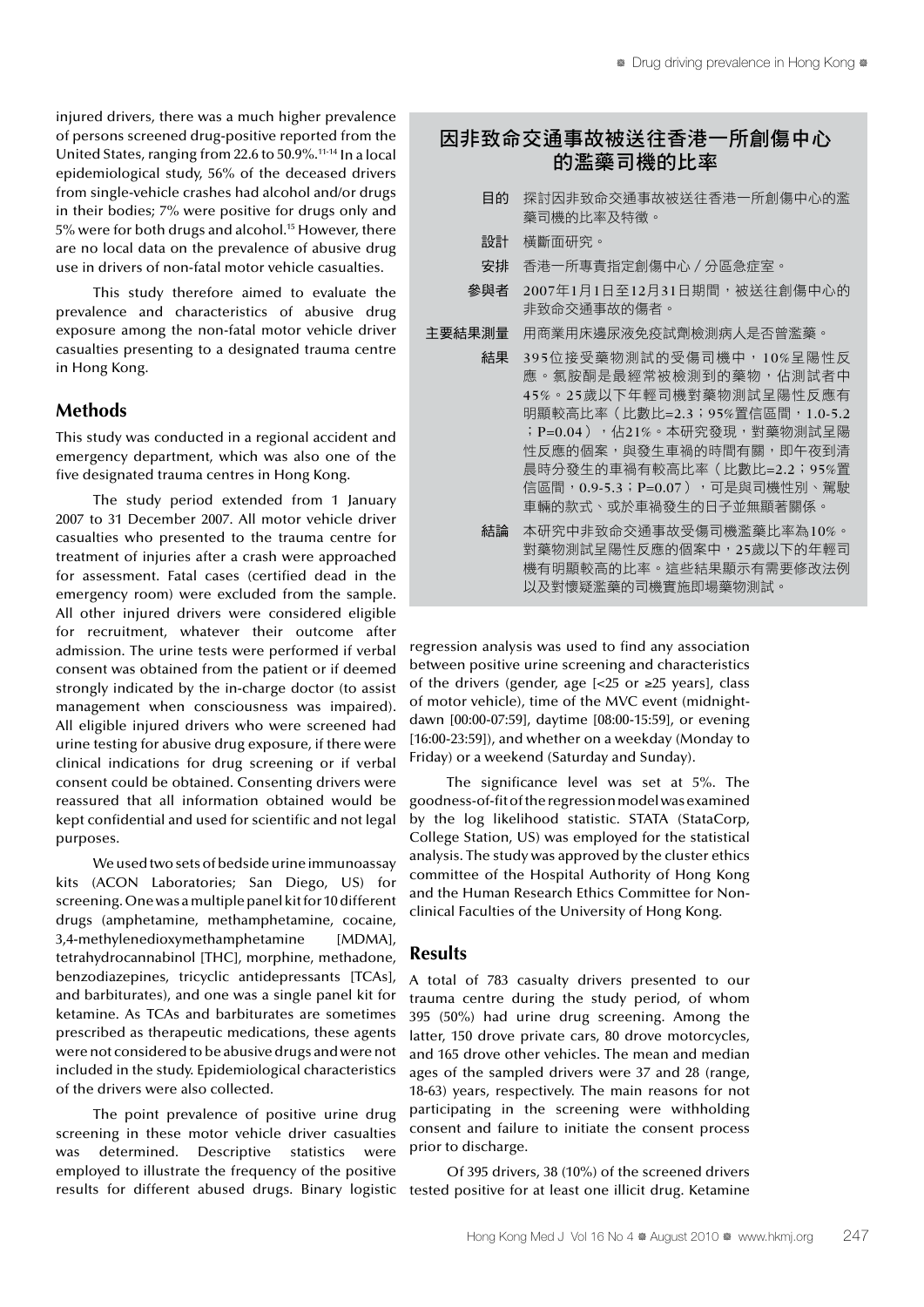

FIG. Distribution of abusive drugs detected in the screening test of injured drivers

TABLE 1. Drug combinations detected in patients with urine that tested positive

| Category/drug involved                           | Frequency |
|--------------------------------------------------|-----------|
| Two positive results                             |           |
| Marijuana + methamphetamine                      |           |
| Ketamine + cocaine                               | 2         |
| Ketamine + morphine                              | 2         |
| Three or more positive results                   |           |
| Ketamine + methamphetamine + morphine            | 3         |
| Ketamine + amphetamine + methamphetamine         |           |
| Ketamine + benzodiazepines + cocaine + marijuana |           |
| Barbiturate + benzodiazepines + morphine         |           |
| Benzodiazepines + morphine + methadone           |           |

was the most frequently detected abusive substance  $(n=17; 45%)$  in the sample (Fig); 26 (68%) tested positive for a single drug and 12 (32%) for more than one drug. Among the latter 12 drivers, seven tested positive for three or more drugs. The multiple drug combinations in the urine of these 12 drivers are shown in Table 1.

Table 2 shows demographic and other features of relevance to the sample of screened drivers. There were 63 (16%) drivers who were younger than 25 years, and 360 (91%) were male. Approximately 71% (281/395) of these casualties occurred on weekdays (Monday to Friday); 20% of the sampled drivers presented to the emergency department during the period 00:00-07:59 hours.

Table 2 also shows the results of binary logistic regression, which indicates a significantly higher frequency of urine testing positive for drugs among drivers aged below 25 years (odds ratio=2.3; 95% confidence interval, 1.0-5.2; P=0.04). Motor vehicle

crashes occurring in the period midnight to dawn (00:00-07:59) were associated with a higher frequency of positive drug screening (odds ratio=2.2; 95% confidence interval, 0.9-5.3; P=0.07). There was no significant association with respect to vehicle types, genders, day of the accident (weekdays vs weekend) and urine testing positive. The model generally demonstrated a good fit with the observations.

#### **Discussion**

Drug abuse is an important social problem in Hong Kong. Apart from heroin, psychoactive substances such as ketamine, methamphetamine, and cannabis are commonly abused.<sup>16</sup> Driving under the influence of drugs has recently gained considerable attention as a potential threat to local road traffic safety. In reply to Legislative Council questions on 24 February 2010, the Secretary for Transport and Housing stated that there were four traffic accidents involving drivers suspected of DUID in the past 12 months. This may be an underestimate however, due to the limited investigation powers of the police that relate to current legislation about such driving.

Abusive drugs are mostly psychoactive substances. Theoretically, they have detrimental effects on psychomotor performance and may impair driving skills. The association between psychoactive substance use and driving impairment had been investigated in various types of studies, involving laboratories, simulators, as well as on-road and field investigations.

Ecstasy, also known as MDMA, and methamphetamine (ice) are commonly abused drugs in Hong Kong. Exposure to these stimulants could cause divided attention deficits in performing tasks and decreased appreciation of risks during driving.17 However, laboratory studies have yielded inconsistent results with respect to impaired driving performance.18 Low blood concentrations of amphetamine, methamphetamine, and ecstasy have been found in persons arrested for DUID.<sup>19</sup> The increased risk of MVC may actually be related to fatigue and sleep deprivation. In contrast to such stimulants, the relationship between the risk of MVC and benzodiazepine use has been well proven.<sup>20</sup> Apart from alcohol, cannabis is the most frequently detected abused substance in drivers involved in MVC reported in the literature.18 Compared with ketamine, cannabis abuse in Hong Kong is less common and there is actually a decreasing trend.16 Experimental studies show that THC, the major psychoactive compound in cannabis, acutely impairs cognition, psychomotor function, and driving performance in a dose-related manner. According to epidemiological analyses, combined use of alcohol and cannabis significantly increases the risk of a MVC.<sup>21</sup>

In Hong Kong, heroin is one of the most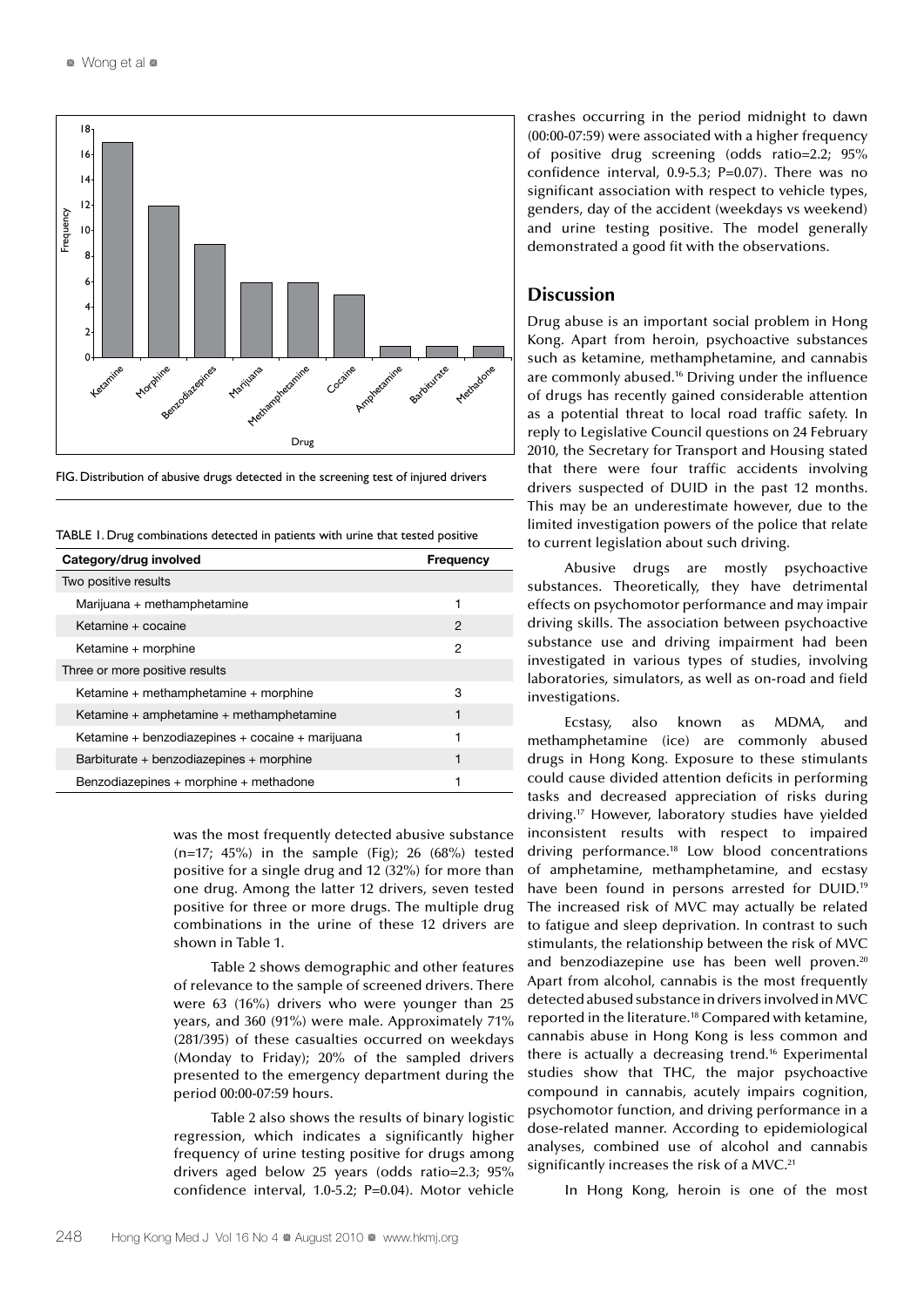commonly abused substances.16 However, the association of opioid intoxication and consequential sedative effects with the risk of MVC has not been well studied.18 In Hong Kong, there has been a sharply rising trend in ketamine abuse in recent years,<sup>16</sup> but no local study has explored its impact on road traffic safety. Ketamine use is associated with poor body coordination and balance, $22$  which could impair driving performance.

When purchasing standard comprehensive private vehicle insurance policy in Hong Kong, being 'a young driver' results in an excess charge. A young driver is usually defined as aged less than 25 years. According to the data for the year 2003 to 2007 from the local Transport Department, 8 to 10% of motor vehicle drivers involved in crashes were under 25 years.23 Notably, motor vehicle driver casualties in persons aged under 25 years accounted for 34% (13/38) of our sample who tested drug positive, which is substantially higher than that anticipated from the proportion of young subjects in our cohort of drivers who crashed. This observation is consistent with our finding that being a driver aged under 25 years was an independent factor associated with positive drug screening (odds ratio=2.3). Positive drug screening should not be interpreted as equivalent to drug intoxication. On the other hand, a drug abuse habit may be associated with other forms of high-risk driving behaviour, including drink driving, an increased risk

of crashing, and having an adverse crash outcome. Therefore, the exact association between abused drug intoxications and crash outcomes cannot be established directly from the present study that used drug screening as the main measure of outcome.

According to the voluntary reporting system of the Central Registry of Drug Abuse, heroin and ketamine are the most commonly reported abused drugs. Ketamine is the most popular psychoactive substance abused by the persons aged less than 21 years.16 Our study revealed that ketamine was the most frequently detected drug among drivers who screened positive. Among those testing positive for more than one drug, ketamine was also the commonest drug used in the combination (Table 1). In general, drugs detected in impaired drivers could reflect the general pattern of drug use in the community,18 and our results indicate a high frequency of ketamine use in Hong Kong.

This study showed that driver casualties presenting to our trauma centre during the dawn to morning period were more likely to have urine specimens that screened positive than those presenting during the daytime. This result may be explained by the wider range of entertainment activities (dancing and clubbing) taking place at night. However, there was no significant difference in the association with respect to testing drug-positive

| TABLE 2. Characteristics of sampled drivers and results of binary logistic regression for the prevalence of drugged drivers <sup>*</sup> |  |  |  |  |  |
|------------------------------------------------------------------------------------------------------------------------------------------|--|--|--|--|--|
|------------------------------------------------------------------------------------------------------------------------------------------|--|--|--|--|--|

|             | No. $(\%)$ of drivers (n=395) | No. (%) of test positive | Odds ratio (95%<br>confidence interval) | P value           |
|-------------|-------------------------------|--------------------------|-----------------------------------------|-------------------|
| Time        |                               |                          |                                         |                   |
| 00:00-07:59 | 79 (20)                       | 14 (18)                  | $2.2(0.9-5.3)$                          | $0.07^{\ddagger}$ |
| 08:00-15:59 | 156 (39)                      | 12(8)                    | $\mathbf{1}$                            |                   |
| 16:00-23:59 | 160(41)                       | 12(8)                    | $0.9(0.4-2.2)$                          | 0.89              |
| Age (years) |                               |                          |                                         |                   |
| $<$ 25      | 63 (16)                       | 13(21)                   | $2.3(1.0-5.2)$                          | $0.04^+$          |
| $\geq$ 25   | 332 (84)                      | 25(8)                    | $\mathbf{1}$                            |                   |
| Vehicle     |                               |                          |                                         |                   |
| Motorcycle  | 80 (20)                       | 7(9)                     | $1.2(0.4-4.2)$                          | 0.74              |
| Private car | 150 (38)                      | 21(14)                   | $1.9(0.6-5.5)$                          | 0.26              |
| Taxi        | 82 (21)                       | 5(6)                     | $1.0(0.3-3.7)$                          | 0.98              |
| Others      | 83 (21)                       | 5(6)                     | 1                                       |                   |
| Gender      |                               |                          |                                         |                   |
| Male        | 360 (91)                      | 34(9)                    | $0.8(0.3-2.5)$                          | 0.69              |
| Female      | 35(9)                         | 4(11)                    | $\mathbf{1}$                            |                   |
| Day         |                               |                          |                                         |                   |
| Weekend     | 114 (29)                      | 10(9)                    | $0.9(0.4-1.9)$                          | 0.73              |
| Weekday     | 281 (71)                      | 28 (10)                  | 1                                       |                   |

\* Log likelihood ratio statistics=13.62

† Statistically significant at the 5% level

‡ Statistically significant at the 10% level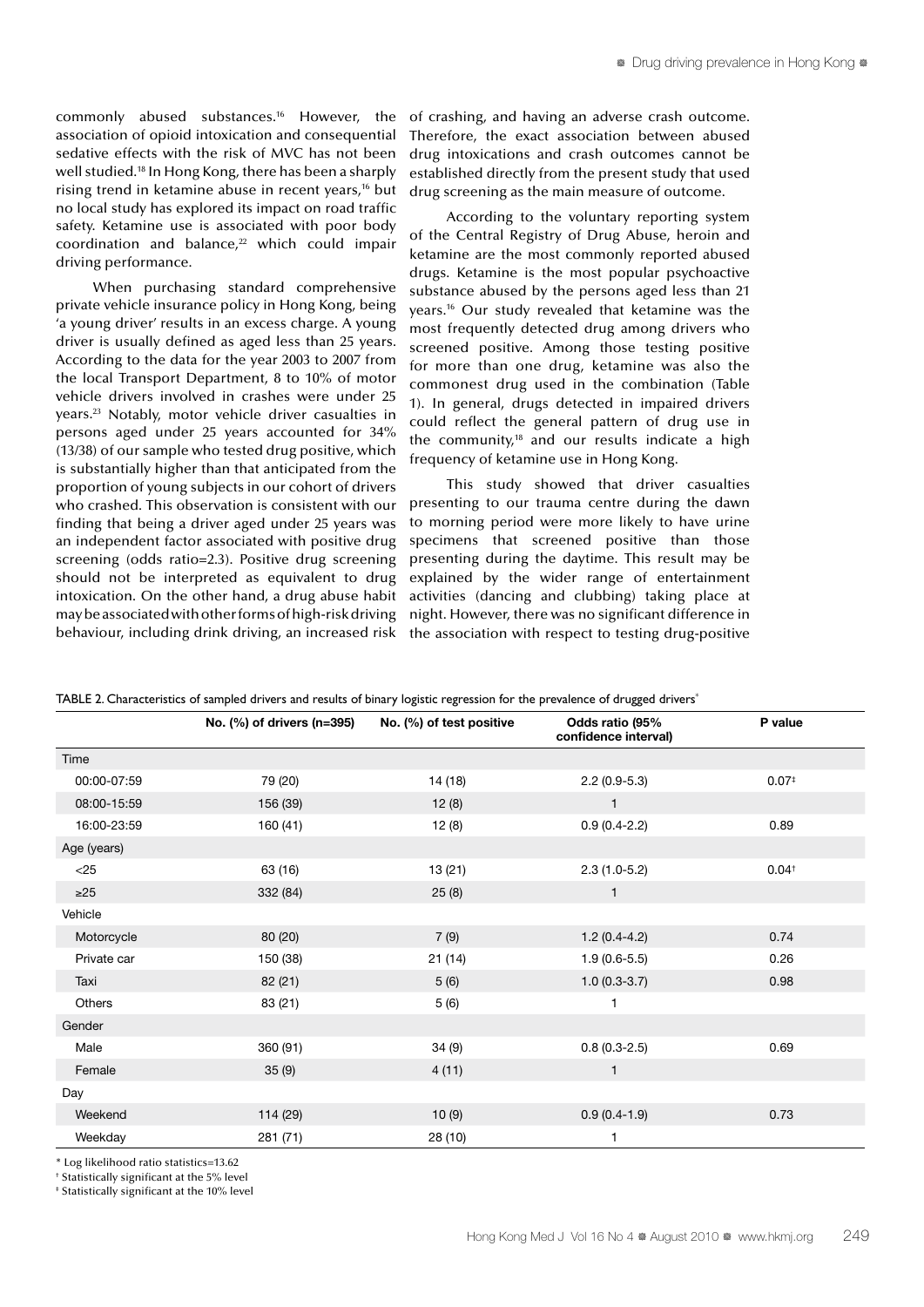and weekdays as opposed to weekends.

An earlier Hong Kong study showed that among all classes of vehicle drivers involved in local road traffic accidents in 2007, motorcyclists had the highest driver fatality rate  $(4.4 \text{ per } 1000 \text{ drivers}).^{23}$ Our study did not demonstrate a significantly higher proportion of urine screened drug-positive among motorcyclists, but our results could be limited by the small number of motorcyclists in our sample.

In most of western countries, DUID is covered by specific legislation; different countries having passed different types of related statutes. These statutes require that either the drugs achieve a level that renders the driver incapable of driving safely, or adopt a zero tolerance whereby drugged drivers are prosecuted if defined drugs or metabolites are detected in their bodies.24 In Hong Kong, the definition of drug driving is not clear. What the legislation states is that "a person who drives or attempts to drive or is in charge of a motor vehicle on any road while he is under the influence of drink or drugs to such an extent as to be incapable of having proper control of the motor vehicle commits an offence".25 In contrast to drink driving, police officers are not empowered to conduct random checks or obtain blood or urine samples from DUID suspects for the purpose of prosecution under the existing law. Amendment of the existing legislations to implement on-site compulsory testing of suspected drugged drivers may be an important combating strategy. Compulsory testing should be considered in drivers involved in any MVC and particularly persons who pass the breath alcohol test but fail field sobriety testing. For the implementation of random checks, the issue may be more complicated and a careful balance between the public acceptance and the benefits of deterring DUID should be considered. Concerning the feasibility of obtaining body fluid samples at the scene, saliva could be the preferred matrix for roadside drug screening. At present, however, there is no commercially available roadside saliva testing device for ketamine that has satisfactory sensitivity and specificity.

#### **Limitations**

#### **Accuracy of immunoassay tests**

The cross-reactivity of tested substances with other structurally similar compounds often cause false positives when based on immunoassays.<sup>26-30</sup> In legal settings requiring proof that a particular drug is present beyond doubt, confirmation by gas chromatography/mass spectrometry is preferable. However due to the limitation of resources and the design of our study, all urine testing positive by us were considered true positives. Notwithstanding this limitation, results from overseas studies involving toxicology screening in trauma patients revealed a

high correlation between drug screening results and subsequent laboratory confirmation.31,32

#### **Supportive evidence of driving under the influence of drugs by the positive drug screening results**

It is often difficult to establish the causal relationship between a positive screening result and the MVC. Positive screening merely indicates recent exposure to the abused drug(s). Some drug screening tests detect inactive metabolites of the abused drugs, for example, those of cocaine, which persist in the body for much longer time than the active compound(s). Thus, urine tests provide no proof that the driver was under the influence of a drug (ie was intoxicated) and that this caused the event.

#### **Selection bias and response rate of the sample**

Santamariña-Rubio et al $33$  reported that gender, attendance time, and waiting time could be independent factors for non-participation in drug screening tests. We did not assess our sample for any such selection biases. Due to voluntary participation, the response rate for urine screening was expected to be low. Persons who had been exposed to abused drugs were considered more likely to refuse the tests. Our participation rate was slightly above 50%. Thus, 10% may represent a minimal estimate of the local prevalence of abused drug exposure in motor vehicle driver casualties.

#### **Conclusions**

Driving under the influence of drugs is a recognised potential threat to road safety in Hong Kong. Our result indicating a 10% prevalence for abused drug exposure in local non-fatal motor vehicle drivers probably represents a fair-to-conservative estimate. The estimated prevalence among drivers aged less than 25 years (21%) was significantly higher. These results indicate an urgent need to explore objective means of identifying DUID and update existing laws for the prosecution of this offence.

#### **Declaration**

This study did not involve any direct financial interest with any commercial organisation. The findings of the study have also been submitted (by the first author) to the Hong Kong Poison Information Centre for partial fulfilment of the requirement for a Diploma of Clinical Toxicology. The bedside urine immunoassay kits (ACON) used in this project were donated by the Transport Department of the HKSAR Government and the donor has in no way influenced the authors in the conduct of this study and reporting of its results and conclusion.